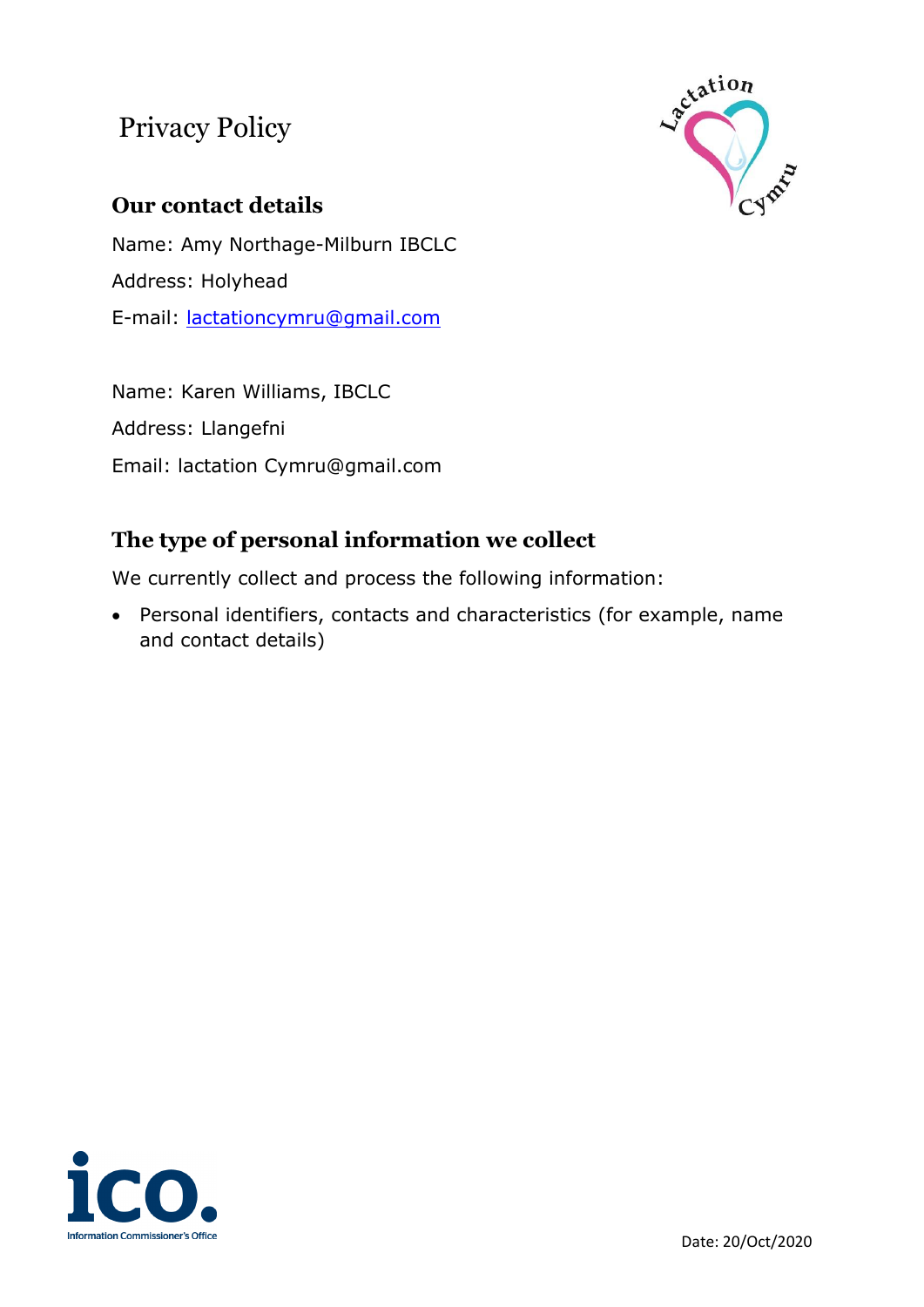### **How we get the personal information and why we have it**

Most of the personal information we process is provided to us directly by you for the following reasons:

• To enable us to get a full picture of any issues

We use the information that you have given us in order to help identify issues and provide you with information relevant to your circumstances.

We may share this information with your health care providers (GP, health visitor, midwife as appropriate). This will be for medical or safety reasons only.

Under the General Data Protection Regulation (GDPR), the lawful bases we rely on for processing this information are:

#### **(a) Your consent. You are able to remove your consent at any time. You can do this by contacting us.**

#### **(b) We have a legitimate interest.**

#### **How we store your personal information**

Your information is securely stored in password protected files on google drive

We keep your details for 6 years. We will then dispose your information by deletion of your file.

#### **Your data protection rights**

Under data protection law, you have rights including:

**Your right of access** - You have the right to ask us for copies of your personal information.

**Your right to rectification** - You have the right to ask us to rectify personal information you think is inaccurate. You also have the right to ask us to complete information you think is incomplete.